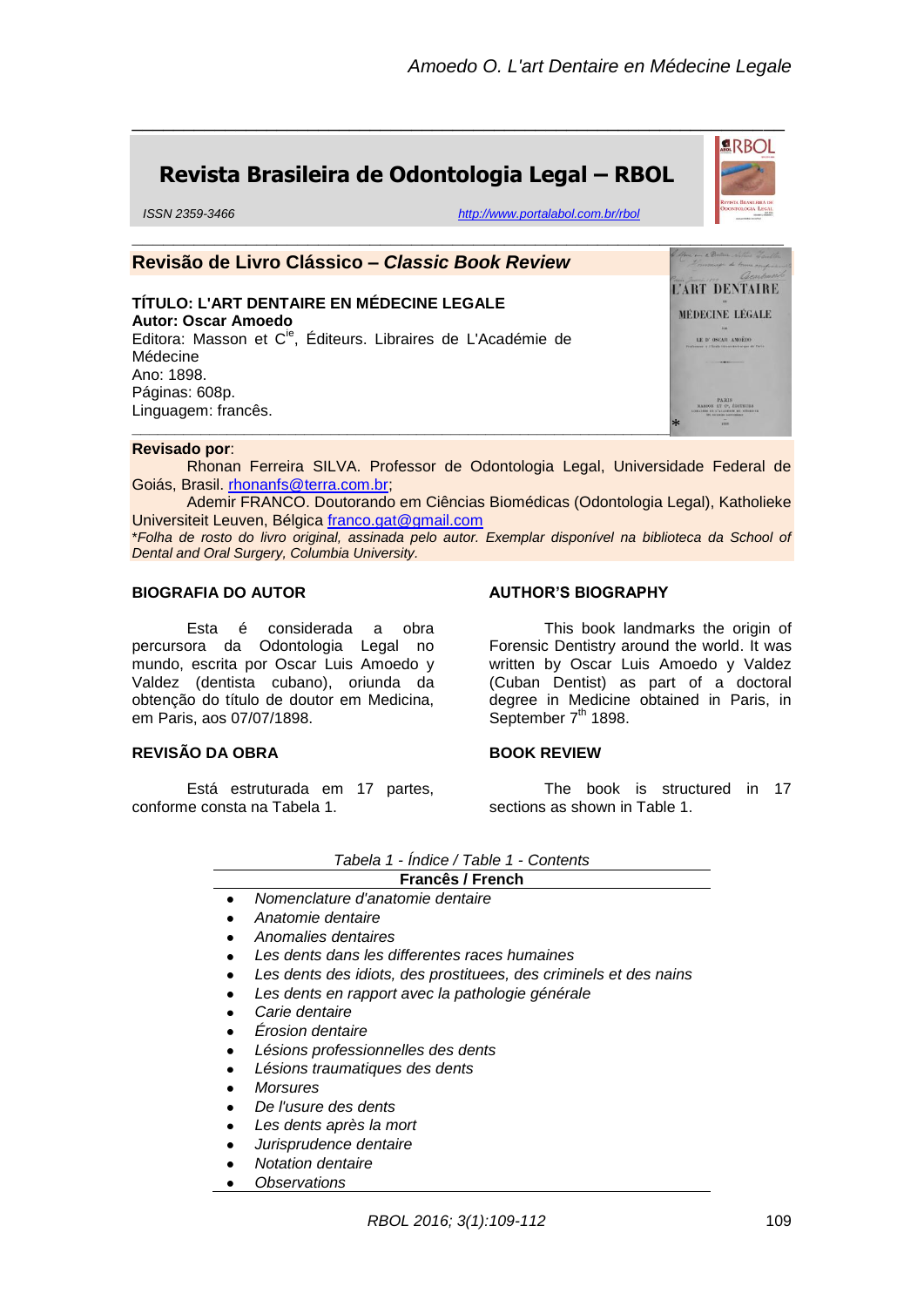Antes de adentrar ao conteúdo do livro, o autor disponibiliza um glossário de termos odontológicos para permitir uma correta comunicação entre autor e leitor, especialmente do ponto de vista anatômico.

Em seguida, o livro exibe parâmetros de anatomia dental em sete capítulos: I - antes do aparecimento dos dentes (desenvolvimento dos dentes, cronologia do folículo dental, calcificação e erupção dos dentes decíduos); II – Primeira dentição; III – Segunda dentição; IV – Anatomia descritiva dos dentes (macroscópica, mensuração, polpa dental, características diferenciais entre os dentes permanentes e decíduos, articulação dos dentes); V – Os dentes após os 25 anos; VI – influência da dentição nos maxilares; VII – os dentes entre os sexos. Para este tema destaca-se a importância da representação esquemática da mineralização coronorradicular dos dentes permanentes e decíduos (pág. 33), constituindo uma adequada referência para a estimativa da idade para a época. Também se pode destacar uma tabela para dimorfismo sexual pelas dimensões transversais dos incisivos centrais e laterais superiores.

Para tentar diferenciar os grupos populacionais pelas dimensões do palato, o autor disponibiliza sete tabelas com a profundidade, diâmetro anteroposterior ou largura do palato.

Na parte de anomalias dentais, são descritas as anomalias de forma, volume, número, posição (heterotipias), erupção, nutrição, estrutura e disposição.

Em uma parte muito interessante, o autor relata estudos em que eram associadas determinadas anomalias dentais às pessoas com deficiência mental, anões, prostitutas e criminosos. Estas anomalias incluíam a diminuição do diâmetro de coroas de pré-molares, palatos profundos e inflamação crônica de gengivas. No trabalho de Tarnowsky (1889) foram encontradas anomalias dentais (em 150 mulheres prostitutas): *62 vezes, implantação viciosa de dentes; 19 vezes, dentes de Hutchinson ou papagaio; 10 vezes, a falta de incisivos laterais superiores. Os dentes do siso também falham com muita frequência*.

Before detailing the scientific content of this book, the author provides a compilation of dental terms to enable a proper communication with the reader, especially from the anatomical point of view.

Next, the book describes parameters of dental anatomy divided in seven chapters: I – before the appearance<br>of the teeth (dental development. of the teeth (dental development, chronology of the dental follicle, mineralization and eruption of the primary teeth); II – Primary teeth; III – Permanent teeth; IV – Descriptive anatomy of the teeth (macroscopic anatomy, metric anatomy, dental pulp, differential traits between permanent and deciduous teeth, dental occlusion); V – The teeth after 25 years of age; VI – The influence of the teeth in the morphology of maxilla and mandible: VII -The difference of teeth between genders. The author highlights the importance of this topic with a scheme of the mineralization of dental crowns and roots separately for permanent and deciduous teeth (p. 33). This scheme represents an adequate methodological reference for dental age estimation at that time. Moreover, the author also provides a table for sexual dimorphism based on the transversal measurements of the dental crowns of maxillary central and lateral incisors, contributing for anthropological exams.

Anthropological inferences are also made through the possibility of differentiating populations by measuring the palate. Seven tables containing metric information on the depth, width and anteroposterior dimension of the palate are provided for this purpose.

In relation to dental pathology, the author reports abnormalities of shape, volume, number, position, eruption, nutrition, structure and disposition.

In an interesting part, the author reports studies on the association between certain dental abnormalities and mental disorders, dwarfism, prostitutes and criminals. These abnormalities included the shortened diameter of premolar crowns, high-arched palate, and the chronic inflammation of the gingiva. In the study of Tarnowsky (1889), 150 prostitutes were examined, presenting mispositioned teeth *62 times, Hutchinson's teeth 19 times; missing maxillary lateral incisors 10 times. Third molars also were missing with high prevalence*.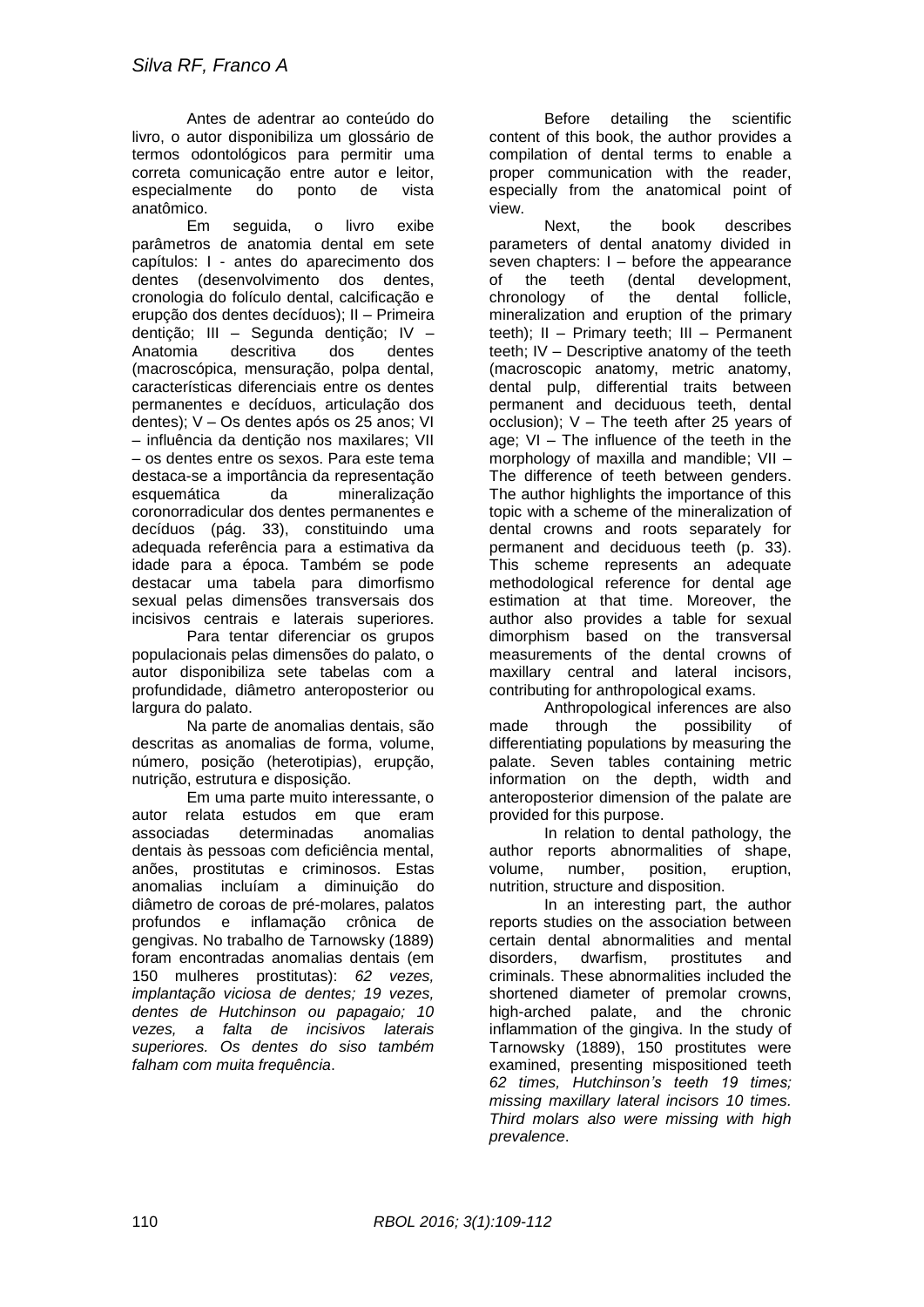Em outra parte do livro há uma descrição de como os dentes poderiam afetar ou sofrer interferência em decorrência de alterações sistêmicas como diabetes, sífilis, tuberculose, desnutrição, gravidez, osteomielite, escorbuto e tumores.

A cárie dental assim como os aspectos da erosão dental também foram abordados, mas do ponto de vista odontolegal há uma análise peculiar das lesões dentais (traumáticas ou químicas) produzidas por determinadas profissões.<br>As alterações traumáticas estavam As alterações traumáticas estavam relacionadas com sapateiros, vidraceiros, professores e músicos. Já as alterações químicas estariam relacionadas com a exposição dos dentes ao chumbo, mercúrio, fósforo, cobre, arsênio, tabaco e ácidos.

Sob o ponto de vista da traumatologia médico-legal há uma parte que aborda as lesões traumáticas dos dentes, especialmente as fraturas e luxações dentais, onde os seguintes quesitos deveriam ser abordados pelo perito odontológico: *1. Qual é a natureza das lesões? 2. Qual é a causa? 3. Qual é a gravidade da lesão e que pode haver complicações? 4. Há opção de tratamento?*

Também há uma parte que aborda as mordeduras, sob seus aspectos gerais, as feitas pelos homens e pelos animais. Um exemplo de caso de mordida humana teria sido relatado pelo Dr. Coulliaux: *Ladrões invadiram uma casa de campo, e tendo pegado todos os objetos de valor, encontrados pão e manteiga eles começaram a comer. Os moradores da casa voltaram naquele momento e os ladrões fugiram. Eles (moradores) encontraram sobre uma mesa o resto do pão tendo claramente a marca dos dentes de um dos assaltantes. O juiz deu este pedaço de pão a um dentista que o comparou com um modelo de gesso. Houve um encaixe perfeito com os dentes do acusado que permitiu estabelecer sua culpa.* 

Para os casos de mordida animal, destacam-se os quesitos que deveriam ser respondidos (se possível com o auxílio de um veterinário): *1. É a mordida produzida por um animal? 2. Que animal é? 3. Qual é a gravidade da lesão? 4. A mordida nos casos em que é encontrado em que ela foi morta foi feita antes ou depois da morte?*

Further on in the book, there is a description of how the teeth may be affected by systemic alterations, such as diabetes, syphilis, tuberculosis, malnutrition, pregnancy, osteomyelitis, scurvy and tumors.

Dental caries and dental erosion were approached as well. However, a particular analysis of the dental lesions had more legal importance. This analysis corresponded to the traumatic or chemical lesions related to specific labor activities. The traumatic lesions were potentially related to shoemakers, glaziers, professors and musicians. Yet the chemical lesions were more related to professionals exposed to lead, mercury, phosphorus, copper, arsenic, tobacco and acids.

From the point of view of medicolegal trumatology, there is a section designed for explanations on dental traumatology, especially concerning dental fractures and luxations. In these situations the forensic dentist should search for answers to the following questions: *1. What is the nature of the lesion? 2. What is the cause of the lesion? 3. What is the severity of the lesion (and if it may get worse)? 4. Are there treatment options?*

Bitemarks are also approached in the book, in a general aspect. Bite injuries caused by humans and non-humans are described. A case reported by Dr. Coulliaux is given: *Thieves invaded a house in the countryside and robbed all the valuable items. After that, they ate the Bread and butter found in the house. The owners arrived home but the thieves had already left. Parts of the bread were found bitten on the table containing indentations from the potential thieves. The case went to the Court and a dentist was assigned. A comparison between the bitten bread and the dental casts of the potential suspect was performed matching and linking the suspect with the crime of robbery*.

In the exam of non-human (animal) bitemarks, the questions to be answered (aided by a veterinary physician) are: 1. *Is the bitemark produced by an animal? 2. What is the animal? 3. What is the severity of the injury? 4. Was the injury inflicted before or after death (when applicable)?*